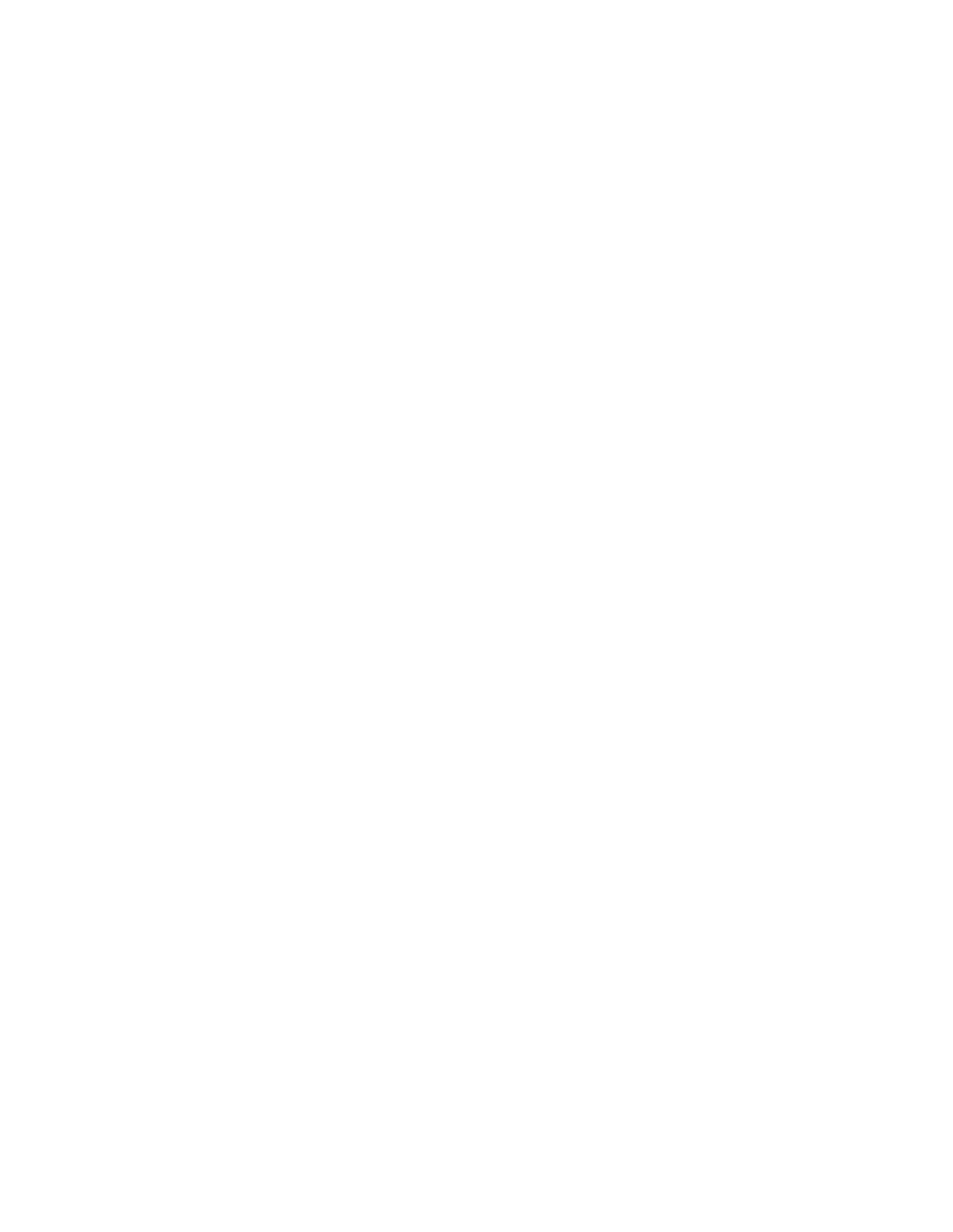# Private Investment Funds Regulations<br>
Statutory Instrument<br>
PRIVATE INVESTMENT FUNDS REGULATIONS – SECTION 63A<br>
(S.I. 80/2019)<br>
Private  $(8.1.80/2019)$ <br>
Private  $(5.1.80/2019)$

(S.I. 80/2019)

# Commencement

[31 December 2019]

# **Citation**

1. These Regulations may be cited as the Private Investment Funds Regulations.

# Interpretation

2. In these Regulations, unless the context otherwise requires—

WHEN THE SECULATIONS - SECTION 63A<br>
(S.I. 80/2019)<br>
TRIVATE INVESTMENT FUNDS REGULATIONS - SECTION 63A<br>
(S.I. 80/2019)<br>
Commencement<br>
[31 December 2019]<br>
Citation<br>
1. These Regulations may be cited as the Private Investme "Commission" means the Financial Services Commission established under section 3(1) of the Financial Services Commission Act;

"fund property", in relation to a private investment fund, means—

- (a) where the fund is a BVI business company or a partnership, the assets of the fund; and
- (b) where the fund is a unit trust, the assets subject to the trust deed that constitutes the fund;
- "offering document" or "term sheet" means a document that contains an invitation or offer to investors or potential investors to purchase or subscribe for fund interests in a private investment fund, and includes an amended offering document or term sheet.

# Application for Recognition

### Application for recognition as a private investment fund

3. (1) An application to the Commission for the recognition of a private investment fund shall be in the approved form and shall specify the following—

- (a) the address of the fund's place of business in the Virgin Islands;
- (b) the name and address of each of the fund's directors;
- $(c)$  the name and address of the fund's authorised representative;
- (d) if the fund is a unit trust, the name and address of the trustee;
- (e) if the fund is a limited partnership, the name and address of the general partners;
- $(f)$  the address of any place or places of business that the fund may have outside the Virgin Islands;
- $(g)$  the name and address of each appointed person; and
- (h) such other information as may be required by the approved form.

Application for Recognition<br>
(1) An application to the Commission for the recognition of a private investment<br>
(1) An application to the Commission for the recognition of a private investment<br>
(a) the address of the fund' following—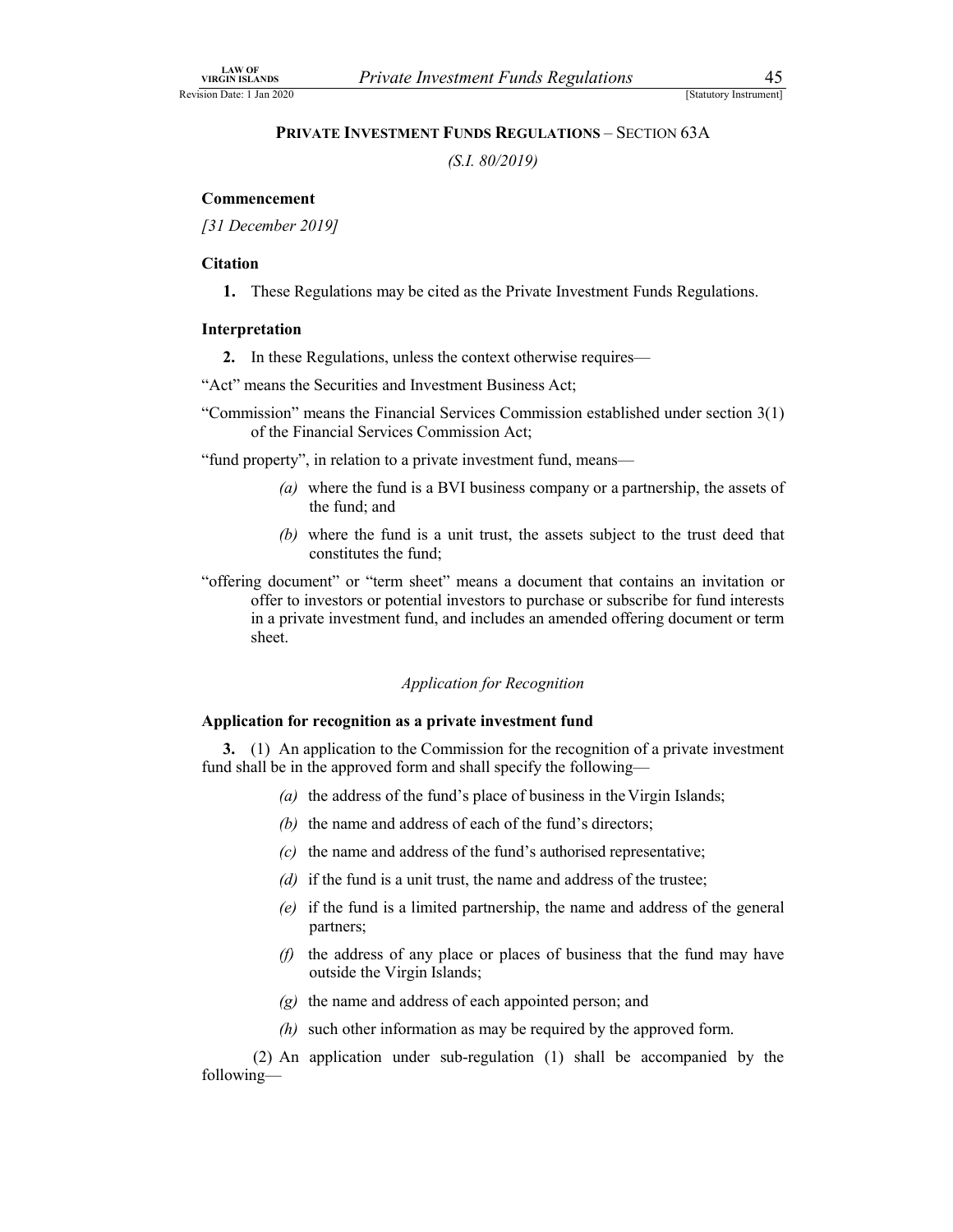- (a) a copy of the fund's constitutional documents;
- (b) a copy of the fund's certificate of incorporation, formation, registration or equivalent document;
- $(c)$  if the private investment fund has issued, or intends to issue an offering document or a term sheet, a copy of the offering or term sheet, or the proposed offering document or term sheet; and **Example 11**<br> **Example 11**<br> **Example 11**<br> **Example 11**<br> **Example 11**<br> **Example 11**<br> **Example 11**<br> **Example 12**<br> **Example 12**<br> **Example 12**<br> **Example 12**<br> **Example 12**<br> **Example 12**<br> **Example 12**<br> **Example 12**<br> **Example 12** 
	- (d) a copy of the fund's valuation policy.

regulation  $(2)(a)$  and  $(b)$  to be certified in such manner as it considers appropriate.

### Matters required to be prescribed

4. (1) For the purposes of the definition of "professional investor" in section 63A of the Act, the specified sum is \$1,000,000.

**EXECT THE SECTE CONSTRANS CONSTRANS CONSTRANS CONSTRANS (2)** a copy of the fund's constitutional documents;<br>
(b) a copy of the fund's constitutional documents;<br>
(b) a copy of the fund's constitutional documents;<br>
(c) if investment of each investor, other than an exempted investor or, in a private investment fund that is suitable for professional investors, is \$100,000 or its equivalent in another currency. (c) if the private investment fund has issued, or intends to issue an offering<br>document or a term sheet, a copy of the offering of remofines proposed offering document or term sheet; and<br>(d) a copy of the fund's valuation (2) For the purposes of section 65<sup>F</sup>(2)/0/(II) of the Act, the mummum initial<br>ent of each investor, other than an exempted investor or, in a private investment<br>it is suitable for professional investors, is \$100,000 or it

### **Directors**

5. (1) A private investment fund shall at all times have not less than 2 directors, at least one of whom shall be an individual.

immediately notify the Commission of that fact within 7 days after the breach occurred.

### Appointed persons of private investment funds

6. (1) A private investment fund shall at all times have a person (hereafter referred to as the "appointed person") responsible for undertaking—

- $(a)$  the management of fund property;
- (b) the valuation of fund property; and
- (c) the safekeeping of fund property, including the segregation of fund property.

regulation (1) may be—

- (a) a person licensed by the Commission or a regulatory authority in a recognised jurisdiction to perform the specified functions;
- (b) an independent third party with experience in performing the specified functions; or
- (c) a director, partner or trustee of the private investment fund.

(2) Where a pnvate investment tund is in breach of sub-regulation (1), it shall<br>ately notify the Commission of that fact within 7 days after the breach occurred.<br>fed persons of private investment funds<br>(1) A private inves person of a private investment fund unless the fund has provided the Commission with the proposed appointment at least 7 days prior to the appointment. (1) A private investment fund shall at all times have a person (hereafter referred<br>
"appointed person") responsible for undertaking—<br>
(a) the valuation of fund property;<br>
(b) the valuation of fund property;<br>
(c) the safek

specified in sub-regulation (3).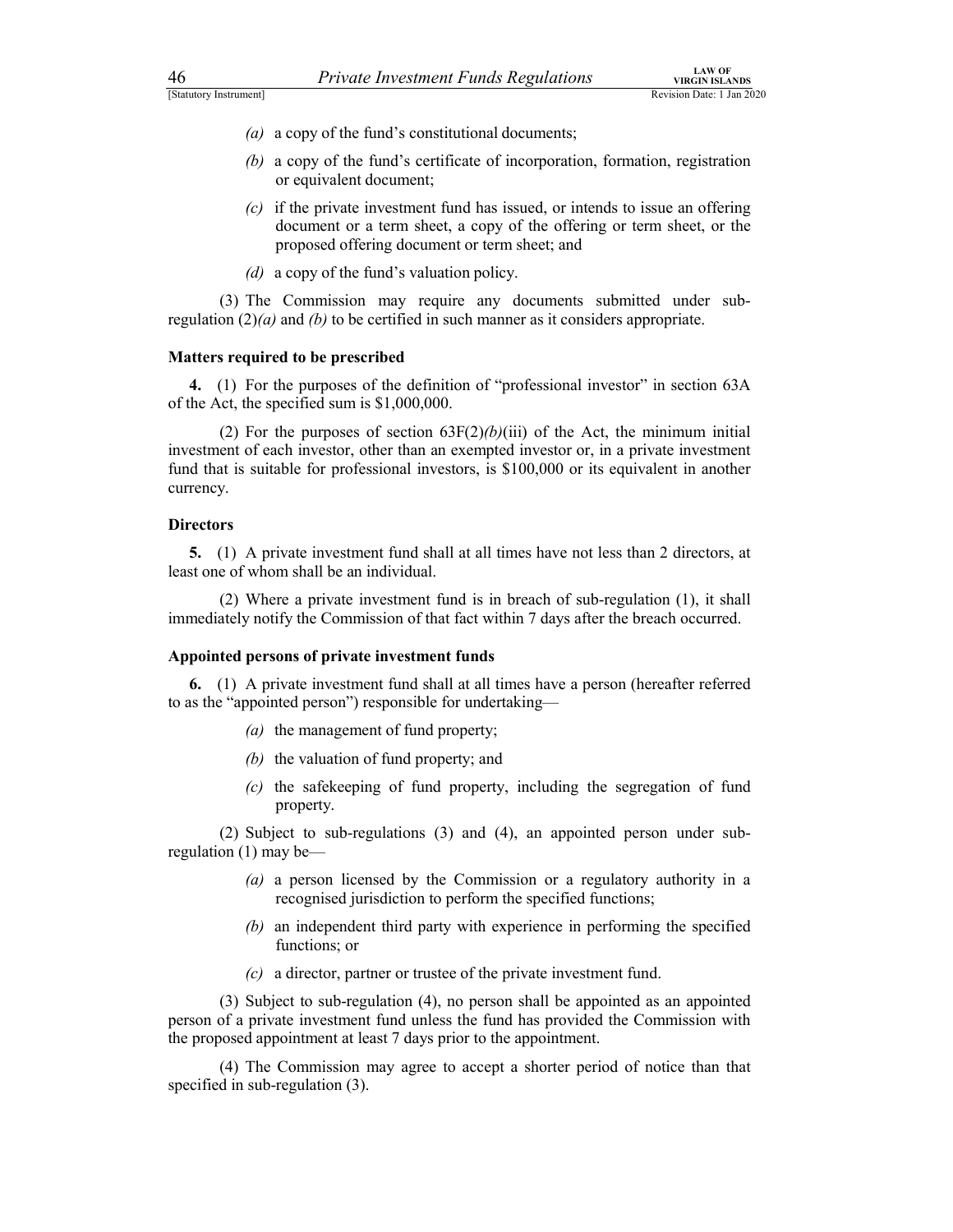# Appointed person ceasing to hold office

7. (1) A private investment fund shall give notice to the Commission within 7 days, or such other period as the Commission may specify, after an appointed person of the fund—

- (a) resigns;
- (b) has his or her appointment terminated; or
- (c) otherwise ceases to act as an appointed person to the fund.

(2) The notice provided under that sub-regulations<br>
(2) Sucure increasing to **hold office**<br>
(1) A private investment fund shall give notice to the Commission within 7<br>
such other period as the Commission may specify, afte reason for the appointed person ceasing to act as such, and a written notice shall be deemed not to be provided under that sub-regulation if it does not include such a statement.

From the anti-<br>
(3) Marting the state investment funds Regulations<br>
(3) Shancey Instructed<br>
(4) A private investment fund shall give notice to the Commission within 7<br>
(3) A private investment fund shall give notice to th office on any of the grounds specified in sub-regulation (1), the fund does not contravene regulation 6(1) if another person is appointed to act as an appointed person within 7 days of the original appointed person ceasing to hold office.

# Offering documents or term sheet

8. (1) Subject to sub-regulation (2), an offer or an invitation to an investor or a potential investor to purchase or subscribe for fund interests in a private investment, shall be made within an offering document or a term sheet.

such other period as the Commission may specity, after an appointed person of<br>  $(a)$  resigns;<br>
(b) has his or her appointment terminated; or<br>  $(c)$  otherwise ceases to act as an appointed person to the fund.<br>  $(2)$  The noti offering document or a term sheet, it shall provide to the Commission, the reason for not issuing the offering document or term sheet including, in particular, how relevant information concerning the fund and any invitation or offer will be provided to investors or potential investors. (c) otherwise ceases to act as an appointed person to the fund.<br>(2) The notice provided under sub-regulation (1) shall include a statement of the for-the appointed person ceasing to act as such, and a written notice shall e an appointed person of a private investment fund ceases to hold<br>of the grounds specified in sub-regulation (1), the fund does not<br>ation 6(1) if another preson is appointed to act as an appointed person<br>the original appoi (i) the original appointed person ceasing to hold office.<br> **Example 15 and the fund investor of the fund interests** in a private investment, to to purchase or subscribe for fund interests in a private investment, this in t

recognised by the Commission as a private investment fund and shall contain the following—

- $(a)$  an indication as to whether
	- limited to 50 investors, or any invitation to subscribe for fund interests may be made on a private basis only;
	- Act and the minimum investment of \$100,000 (or such larger sum as may apply with respect to the fund) is required;
- (b) the investment objective of the fund;
- (c) a written statement that investors do not have the right to redeem or withdraw fund interests on demand;
- (d) the names and addresses of the appointed persons responsible for the management, valuation and safekeeping of fund property; and
- (e) any fees to be paid by the fund.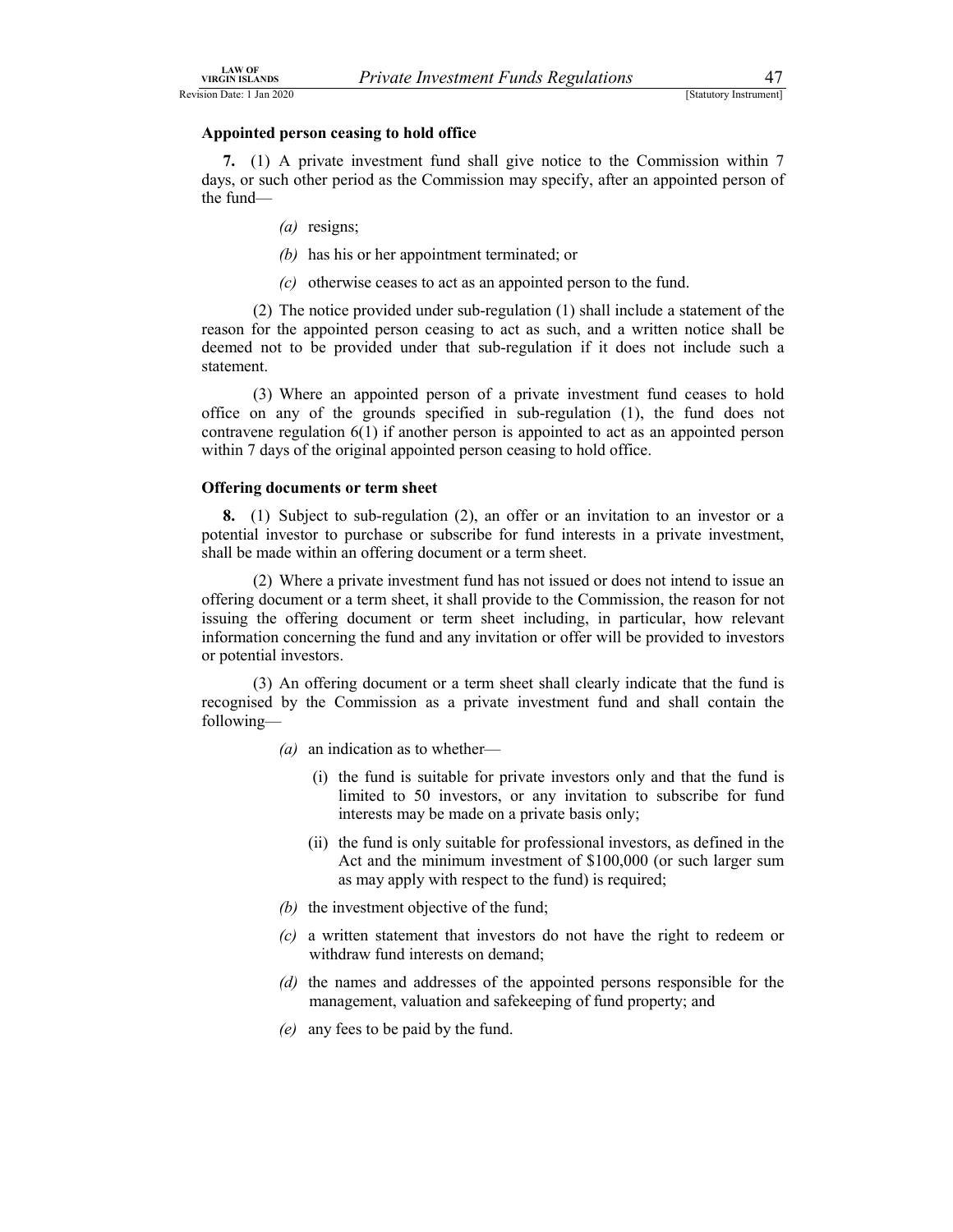Valuation, Financial Statements and Audit

### Valuation of fund property

9. (1) A private investment fund shall maintain a clear and comprehensive policy for the valuation of fund property with procedures that are sufficient to ensure that the valuation policy is effectively implemented. **Example 12** A private Investment Funds Regulations<br> **Existen Date:** 1 Jan 2020<br> **Existion Date:** 1 Jan 2020<br> **Caluation, Financial Statements and Audit**<br> **on of fund property**<br>
(1) A private investment fund shall maintai **Example 11** Private Investment Funds Regulations<br>
SEC TREAT TREAT TREAT TREAT TREAT TREAT TREAT TREAT TREAT TREAT TREAT TREAT TREAT TREAT TREAT TREAT TREAT TREAT TREAT TREAT TREAT TREAT TREAT THE A private investment fun (1) A private investment fund shall maintain a clear and comprehensive policy<br>valuation of fund property with procedures that are sufficient to ensure that the<br>prolicy is effectively implemented.<br>(2) A private investment

property in accordance with the valuation policy.

- - (a) be appropriate for the nature, size, complexity, structure and diversity of the fund and fund property;
	- (b) be consistent with the provisions concerning valuation contained in its constitutional documents and offering document or term sheet;
	- $(c)$  require valuations to be undertaken at least on an annual basis;
	- (d) include procedures for preparing reports on the valuation of fund property; and
	- (e) specify the mechanisms in place for disseminating valuation information and reports to investors.

appointed person responsible for the fund's management function, is independent from the appointed person responsible for the valuation process.

walutation of lund property with procedures that are sultricent to ensure that the<br>a policy is effectively implemented.<br>(2) A private investment fund shall ensure that the appointed person values fund<br>in accordance with t responsible for the fund's management function must be the same person as the appointed person responsible for the valuation of fund property, the private investment fund shall be consistent with the provisions concerning valuation contained in its<br>constitutional documents and offering document or term sheet;<br>equive valuations to be undertaken at least on an annual basis;<br>melvel procedures for pr include procedures for preparing reports on the valuation of fund<br>property; and<br>specify the mechanisms in place for disseminating valuation information<br>and reports to investors.<br>et to sub-regulation (5), a private investme

- (a) identify, manage and monitor any potential conflicts of interest that may arise; and
- (b) disclose to investors in the fund
	- function is also the appointed person responsible for the valuation of fund property; and
	-

### Preparation and audit of financial statements

10. (1) A private investment fund shall prepare financial statements that comply with—

- (a) the International Financial Reporting Standards, promulgated by the International Accounting Standards Board;
- (b) UK GAAP;
- (c) US GAAP;
- (d) Canadian GAAP; or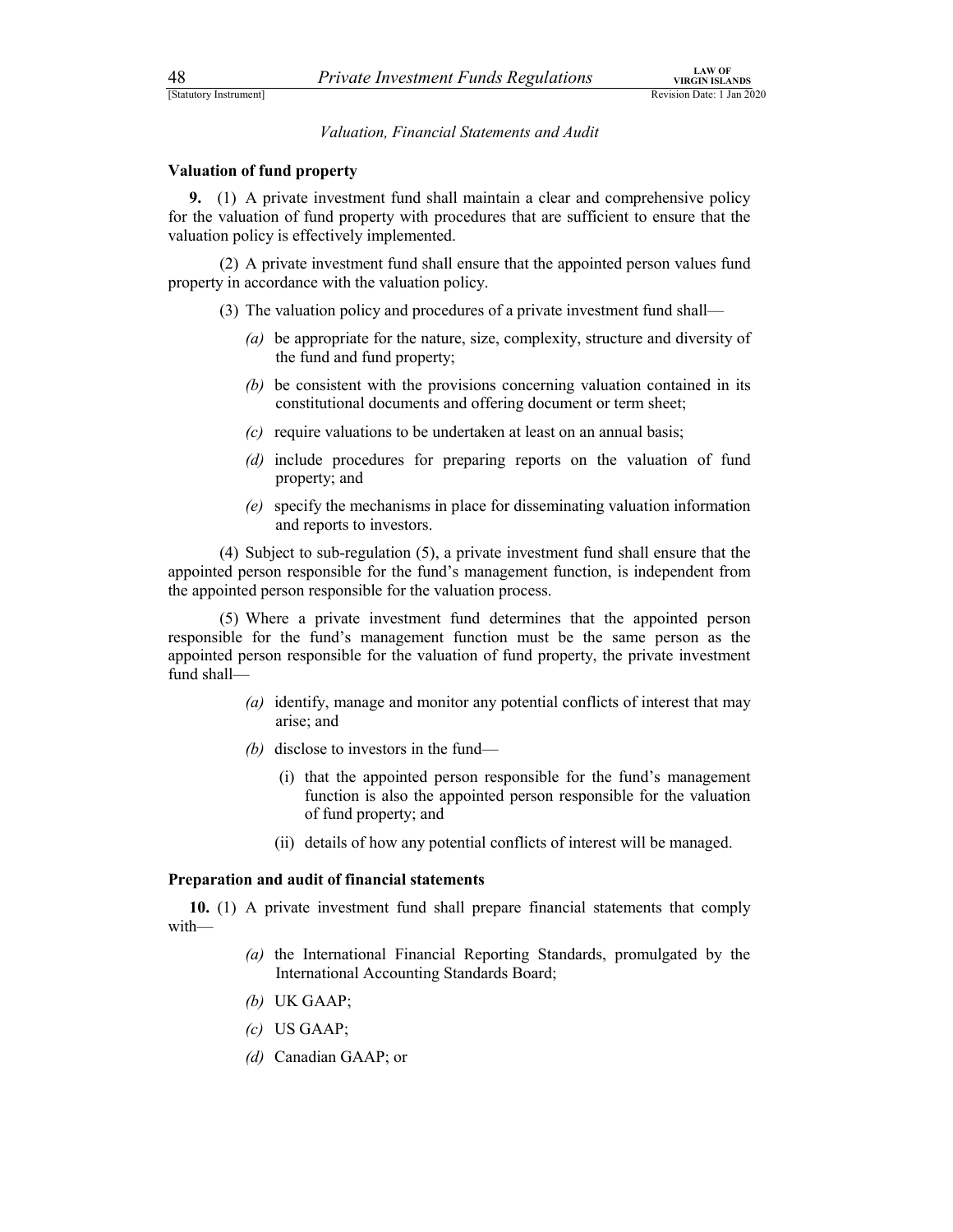- (e) such other internationally recognised and generally accepted accounting standards equivalent to the accounting standards referred to in subparallel and the financial statements of a private investment fund shall and generally accepted accounting standards equivalent to the accounting standards referred to in sub-<br>paragraphs (*a*) to (*d*).<br>(2) The financial Private Investment Funds Regulations 49<br>
[Statutory Instrument]<br>
uuch other internationally recognised and generally accepted accounting<br>
standards equivalent to the accounting standards referred to in sub-<br>
anancial state Fivate Investment Funds Regulations<br>
(Sunttoy Instrument)<br>
such other internationally recognised and generally accepted accounting<br>
standards equivalent to the accounting standards referred to in sub-<br>
paragraphs (*a*) to Private Investment Funds Regulations<br>
(Statutory Instrument]<br>
such other internationally recognised and generally accepted accounting<br>
standards equivalent to the accounting standards referred to in sub-<br>
paragraphs (*a*) **Example 11** Private *Investment Funds Regulations* 149<br>
[Staturoy Instrument]<br>
such other internationally recognised and generally accepted accounting<br>
standards equivalent to the accounting standards referred to in sub-**Example 12**<br> **Example 11**<br> **Example 12**<br> **Example 12**<br> **EXECUTE:** The accounting standards referred to in sub-<br>
paragraphs (a) to (d).<br> **Example 13** to (d).<br> **Example 13** to (d).<br> **Example 13** to (d).<br> **Example 13** to (d **Example 12**<br> **Example 18**<br> **Example 19**<br> **Example 19**<br> **Example 19**<br> **Example 18**<br> **Example 5**<br> **Example 5**<br> **Example 5**<br> **Example 5**<br> **Example 5**<br> **Example 5**<br> **Example 5**<br> **Example 18**<br> **Example 18**<br> **Example 18**<br> **Exa**
- - (a) be audited by an auditor, who prepares his or her report in accordance with—
		-
		-
		-
		-
		-
		- approved by the Commission on a case by case basis;
	- (b) certify the fund's compliance with such obligations and matters as may be specified in the Act and these Regulations;
	- (c) provide such certifications or confirmations as may be specified by the Commission in a written notice sent to the fund and the auditor; and
	- (d) carry out such other duties as may be required of the auditor by the Act or these Regulations.

(2) Ihe Imancial statements of a private investment fund shall—<br>
(a) be addited by an auditor, who prepares his or her report in accordance<br>
with—<br>
(i) US Generally Accepted Auditing Standards;<br>
(ii) International Standar statements to the Commission within 6 months after the financial year end to which the financial statements relate or, subject to sub-regulation (4), such extended period not exceeding, in aggregate, 15 months as the Commission may approve in writing. (ii) International Standards on Auditing (UK);<br>
(iii) International Standards on Auditing;<br>
(iv) Hong Kong Standards on Auditing;<br>
(v) Canadian Auditing Standards; or<br>
(v) such other recognised international auditing stan

more than 9 months unless it is satisfied that a further extension is justified by exceptional circumstances.

### Notifications

11. (1) A private investment fund shall provide written notice to the Commission, in accordance with these Regulations, of—

- (a) the appointment of a director, authorised representative or auditor;
- (b) a director, authorised representative or auditor ceasing, for whatever reason, to hold office;
- (c) any change in the address of the fund's place of business, whether in or outside the Virgin Islands;
- (d) any material change in the nature and scope of the fund's business, in the case of a fund incorporated, constituted, formed or organised under the laws of a country outside the Virgin Islands;
- (e) any amendment to its constitutional documents;
- $(f)$  the issuance of an offering document or a term sheet that was not provided to the Commission with the fund's application for recognition;